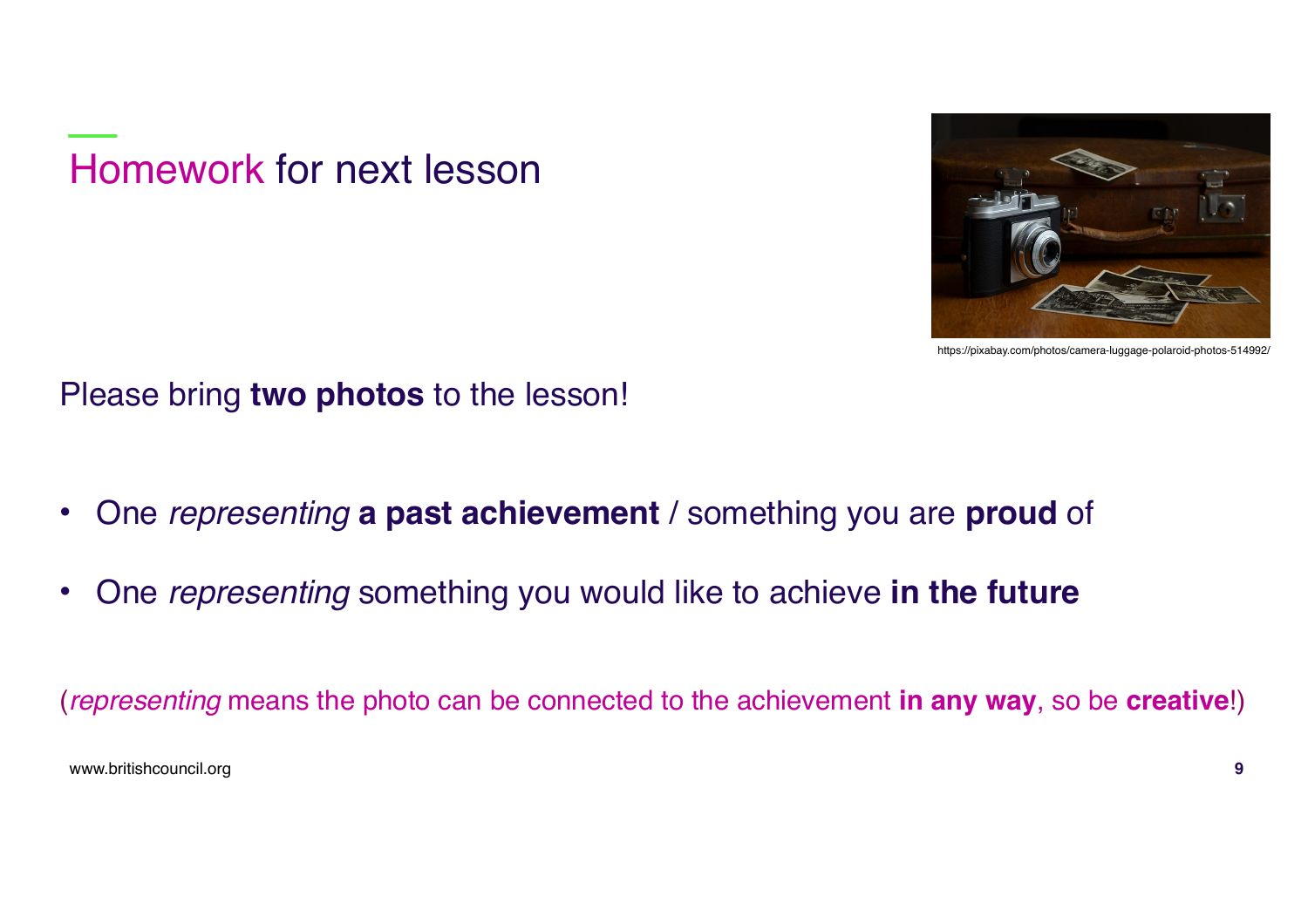# Task

*You have returned to school after lockdown, and your class have decided to create a positive exhibition to celebrate everyone's achievements.*

**To contribute to the exhibition, you are going to produce a poster with:**

- a photo representing **a past achievement** / something you are **proud** of
- a photo representing something you would like to achieve **in the future**
- a written text explaining the **significance** of the photos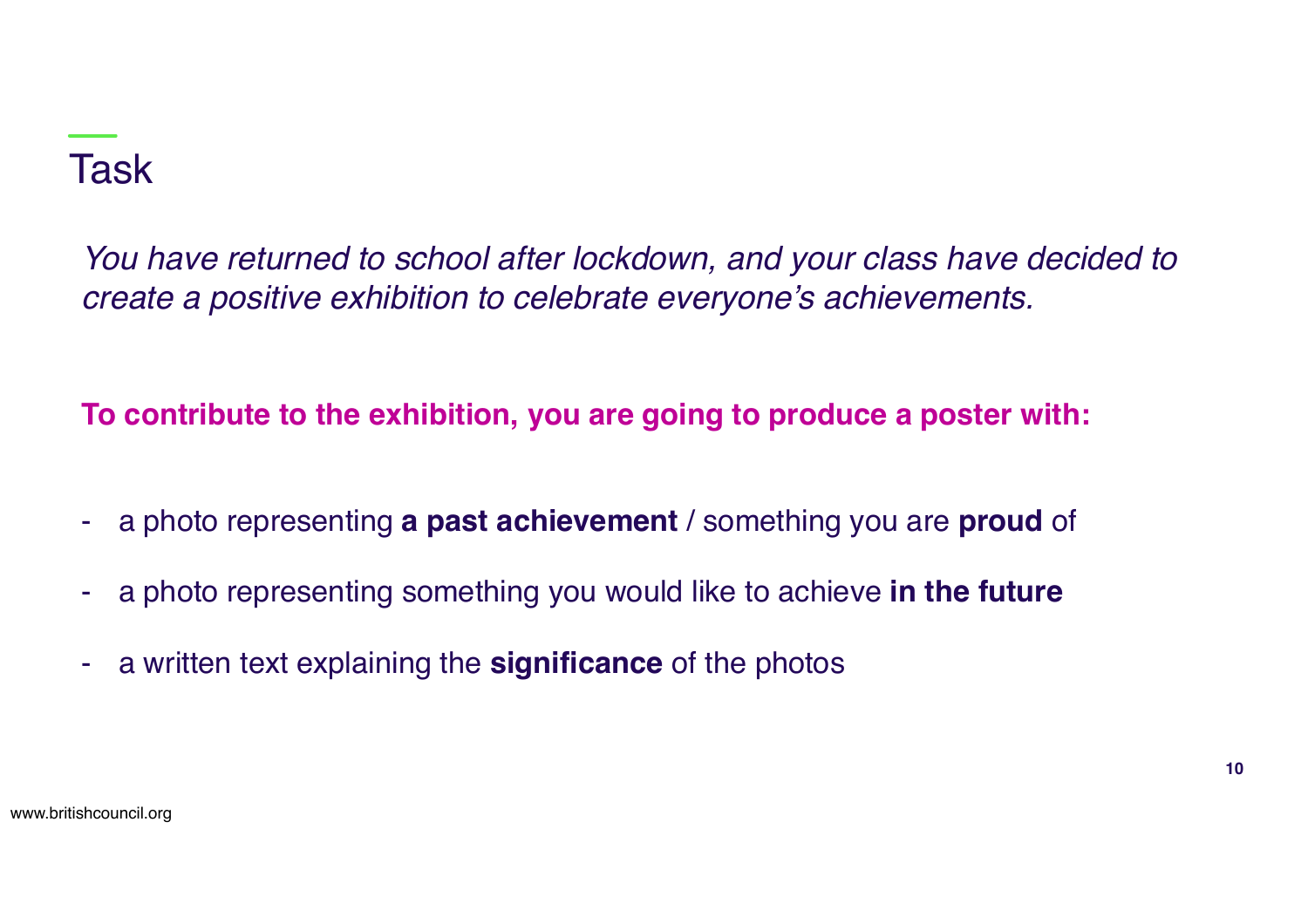### **Flying solo!**

I've chosen this photo because it represents my first trip abroad without my parents. Two years ago, I took part in an exchange programme with a school in Paris. I stayed with a French family for a week, and afterwards, my French pen pal came to stay with me. At first, I was so nervous about everything! I couldn't imagine going to a different country on my own. What if I didn't understand anything or if I didn't like the food?! I shouldn't have worried because the family were so kind and they made me feel really welcome. It didn't matter that I couldn't speak perfect French because there are lots of ways to communicate. This experience has honestly changed me as a person. Today I'm much more confident and adventurous. I'm proud of myself for stepping out of my comfort zone.



#### **Turn that frown upside down!**

This photo represents something that I'd like to achieve in the future. I've practising yoga for a few months during lockdown because it's the type of exercise that's easy to do at home, and it helps me to relax when I feel anxious. I´m definitely starting to feel more flexible and I've made a lot of progress with some of the yoga poses, but what I really want to be able to do, is a headstand! Everyday I try, and I fall over, but I think I'm slowly getting there. I'm proud of my patience and dedication, and when I finally do it, I'll take a photo!

www.britishcouncil.org

https://pixabay.com/photos/yoga-headstand-exercise-pose-1454672/

**11**

https://pixabay.com/photos/eiffel-tower-france-landmark-map-1839974/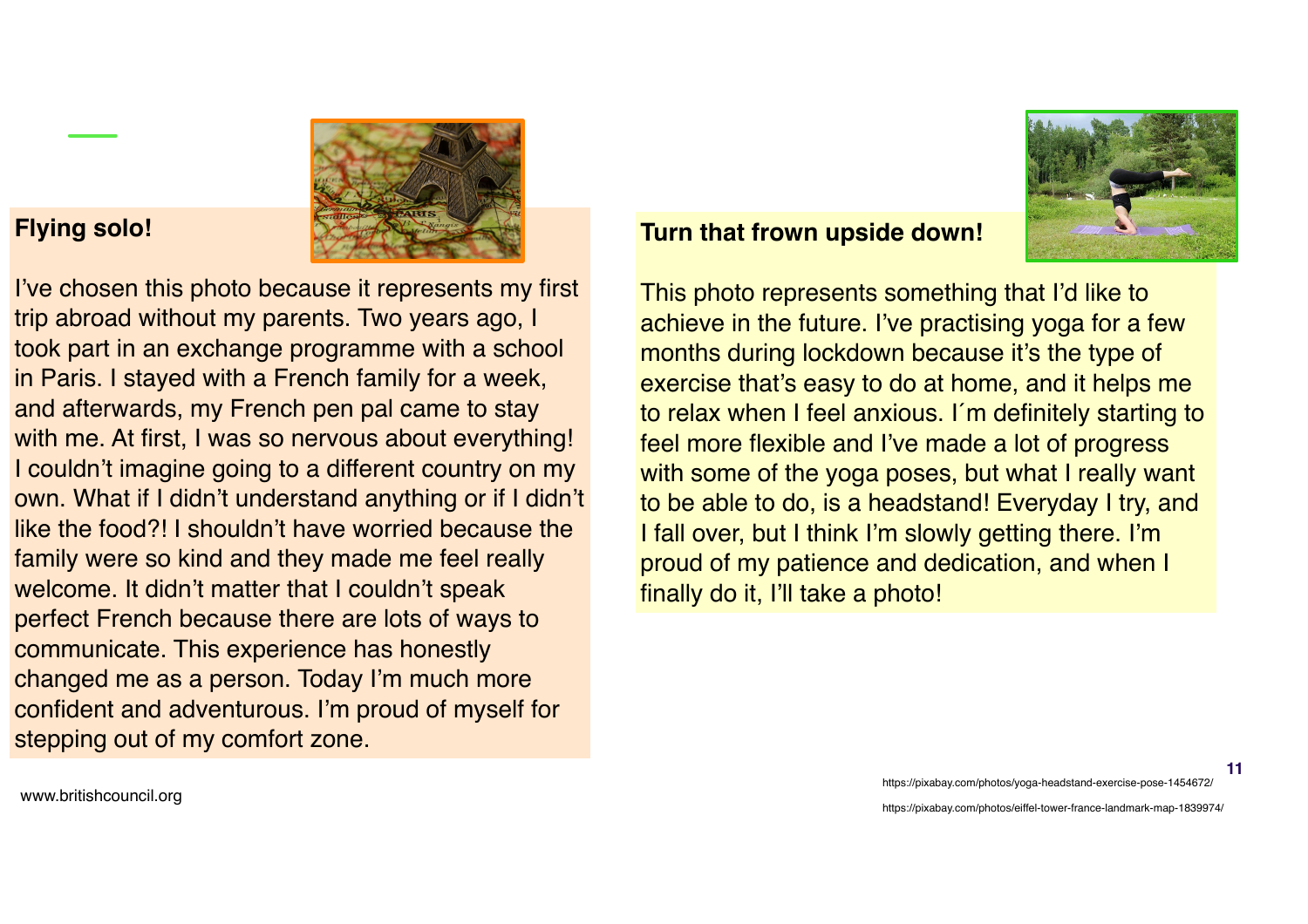### Success Criteria



- ✓ **Think carefully** about your achievements (what are you / will you be proud of?)
- ✓ Come up with **a catchy title** for each photo
- ✓ **Write a short text** for each photo, **describing** the achievement and **explaining** why you have chosen it (how did it make you feel?)
- ✓ Write in an **informal** style
- ✓ Try to use language to talk about **the past** and **the future**
- www.britishcouncil.org ✓ **Read about** and **respond to** your classmates' achievements

https://pixabay.com/illustrations/space-rocket-night-cartoon-3262811/